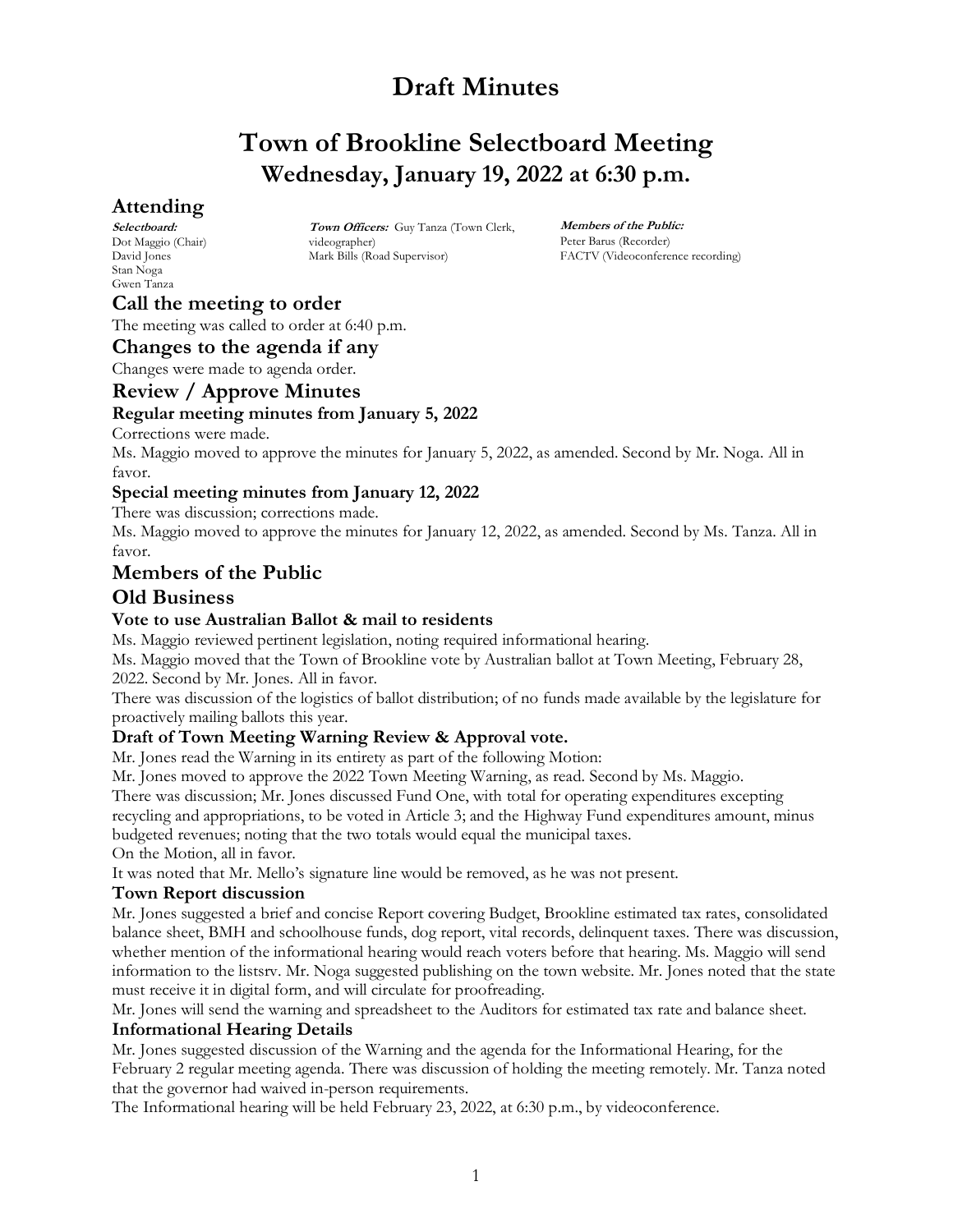# **Town of Brookline Selectboard Meeting Wednesday, January 19, 2022 at 6:30 p.m.**

Mr. Tanza will post the candidate form on the internet, for candidates to respond with their certificates of eligibility. Mr. Jones noted that the candidate forms were due two days previously. Mr. Tanza explained having obtained a waiver from the Secretary of State's office, and will attempt to have the deadline extended from January 24 to 28; and noted that the form must be filed with the Town Clerk, and that petitions with signatures had been waived.

Mr. Jones noted that this timeline would affect the production of ballots, and suggested an announcement soon. Mr. Tanza will keep Mr. Jones informed of developments.

There was discussion of officeholder changes; the optimal number of ballot pages; publicizing vacant offices; making clear that the town will be voting on these positions by Australian ballot, which precludes floor discussion; of the Moderator position; of remote meeting administration. Mr. Jones offered to do one of the two major tasks, reading the Articles, or administering the videoconference (it being impossible to do both at once). For **Next agenda.**

#### **Discuss, sign and file Contract for Highway Maintenance / Winter Plowing and Materials with AS Clark and Sons 2 year contract won Sept 2020 expires Sept 2022. Sent via email as attachment**

Ms. Maggio discussed addenda to be circulated with the contract documents; and noted that the contract expired at the end of two years; that no changes had been made.

Mr. Jones moved to table the matter until the next meeting. Second by Mr. Noga. All in favor.

#### **F. Request for Proposal Review for Brookline Meeting House Bat Removal, Carpentry Repairs, Painting Steeple**

The committee had met the previous night, and Ms. Maggio had circulated new language for the RFP. It was suggested that the matter should be tabled until the building commissioners and other interested parties had been able to hold discussions.

Tabled for February 2 agenda.

## **New Business**

## **Reports**

## **Town Clerk Report - Guy Tanza**

Mr. Tanza reported a busy office, dog licenses selling, getting out ballots, absentee ballots first or second week in February and available at office or on the town website; a ten-day window; the project digitizing the books proceeding; an uptick in refinancing, very busy; and noted that the public may visit the office without an appointment.

### **Selectboard Chair Report - Dot Maggio**

### **1. Health Officer & ACO - Dogs vs. Ducks incident report followup**

Ms. Maggio reported on unvaccinated dogs; had visited after the incident, finding animals in good health; and noted that licensing needs to be completed by the owners.

### **2. Health Officer & ACO - Dog Bite Report from Springfield Hospital Residential Rabies**

**Quarantine Ordered - till January 28, 2022 Brookline Dog is registered and UTD on Rabies Vaccine** Ms. Maggio reported on the bite incident; the dogs were registered and up to date on vaccine; and will visit on January 28 to check on the animals' health and complete paperwork.

### **3. FEMA - Brief update**

Ms. Maggio discussed work on identifying pictures from the storm damage; had signed off with FEMA on the 11<sup>th</sup>; and noted some roads remained to be repaired.

### **C. Building Commissioner Report - Bruce Mello**

Mr. Mello not present.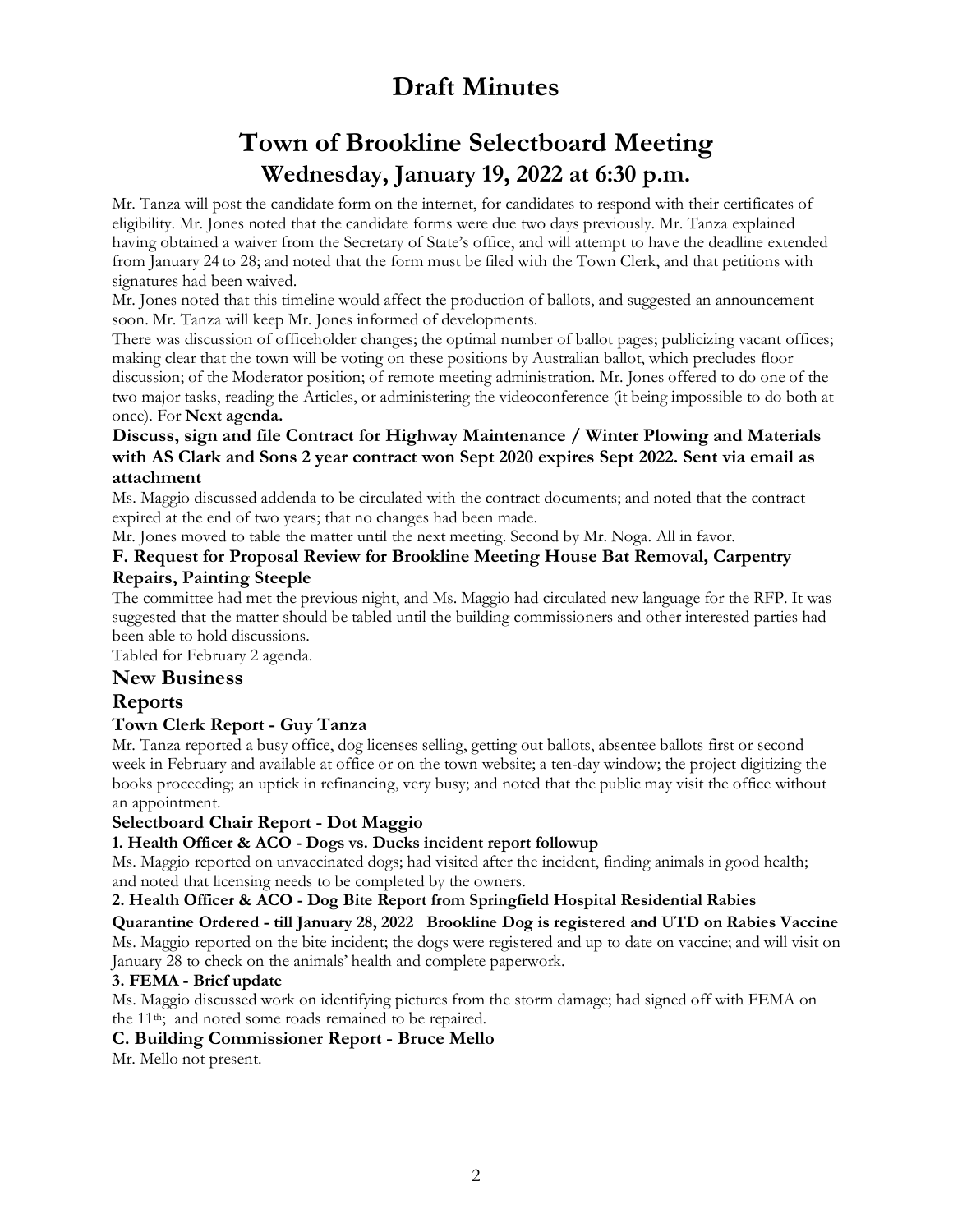# **Town of Brookline Selectboard Meeting Wednesday, January 19, 2022 at 6:30 p.m.**

### **D. Any other reports - discussions from selectboard member(s)**

Mr. Noga discussed the reapportionment map, that a committee in Montpelier had reworked it; that the issue with Brookline was that the committee would be meeting January 27 or 28, and should be attended by someone from the town; and changes to the district. Mr. Jones noted the opportunity to express concerns. Mr. Tanza concurred. There was discussion. Mr. Tanza suggested email to all interested members of the board of civil authority, seeking feedback. Mr. Jones observed that there was consensus that the changes were not favored by the town. Mr. Tanza noted that a special meeting could be held if necessary. Mr. Tanza will call the secretary of state to ask whether such a meeting could be held by videoconference on short notice, and report to the board.

### **E. Road Supervisor Report - E. Mark Bills**

Mr. Bills reported that more crushed stone had been applied to rutted areas, holding up well; one of the truck drivers had noticed a bulge in one of the grader tires, so the wing plow was not used; the last tire service indicated another year of use expected, and it was not good practice to replace one tire at a time; Chesterfield Tire had a used tire that might work in this case, and the change might be made in place; a price should be forthcoming soon, possibly lower if they were servicing others in the area, such as school buses at West River Transportation. Mr. Noga cited experience in the tire business, and approved of Mr. Bills' approach to obtaining a lower price.

Mr. Bills had discussed closing Putney Mountain Road with Mr. Pickering; as a class 3 road, it was thought that it was the town's obligation to maintain the road; there was discussion of Newfane closing a road with barricades and signs; it was thought that closing would be safer; that if the road could be a class 4, it could be legally closed, though still maintained. Mr. Pickering had advised proceeding; signage had been placed, a stop sign at each end, and a 3' x 4' "Road Closed" sign in an obvious position, as well as a triangle and an orange plaque saying "No Through Traffic." To forestall damage or theft, Mr. Bills had placed signs at a height that would be difficult to remove without considerable effort, but easy to remove in Spring. Mr. Bills had VTRANS to ask about closing a class 3 road, and Mr. Pickering had advised doing whatever would make the situation safer, and will continue to discuss the matter. A third truckload of salt and a sand delivery had been received. There was discussion of various location and conditions.

Ms. Maggio had written to thank Mr. Clark.

### **Communications**

### **Regular Mail**

• Re: Governor signed Act 38, affecting the authority of the town health officer, offering animal cruelty investigation training, etc. (Ms. Maggio had obtained Level One certification so far).

### **E-Mail**

- Re: Signage request to Putney
- From the Auditors, re: Elected Auditors have reviewed the financial statement for the town report; surplus \$2,153; Highway fund deficit: \$52,254; general fund: \$78,148; highway fund: \$151,952. An unattributed payroll item may be the delinquent tax collector's salary.

There was discussion. Mr. Jones noted that a special meeting may be necessary in light of this new information.

## **Pay Orders**

### **Payroll Warrant**

Ms. Maggio moved to approve Payroll Warrant #22-28 dated January 19, 2022, in the amount of \$1,709.89. Second by Mr. Noga. All in favor.

### **Accounts Payable Warrant**

Ms. Maggio moved to approve Accounts Payable Warrant #22-29 dated January 19, 2022, in the amount of \$16,907.43. Second by Mr. Noga. All in favor.